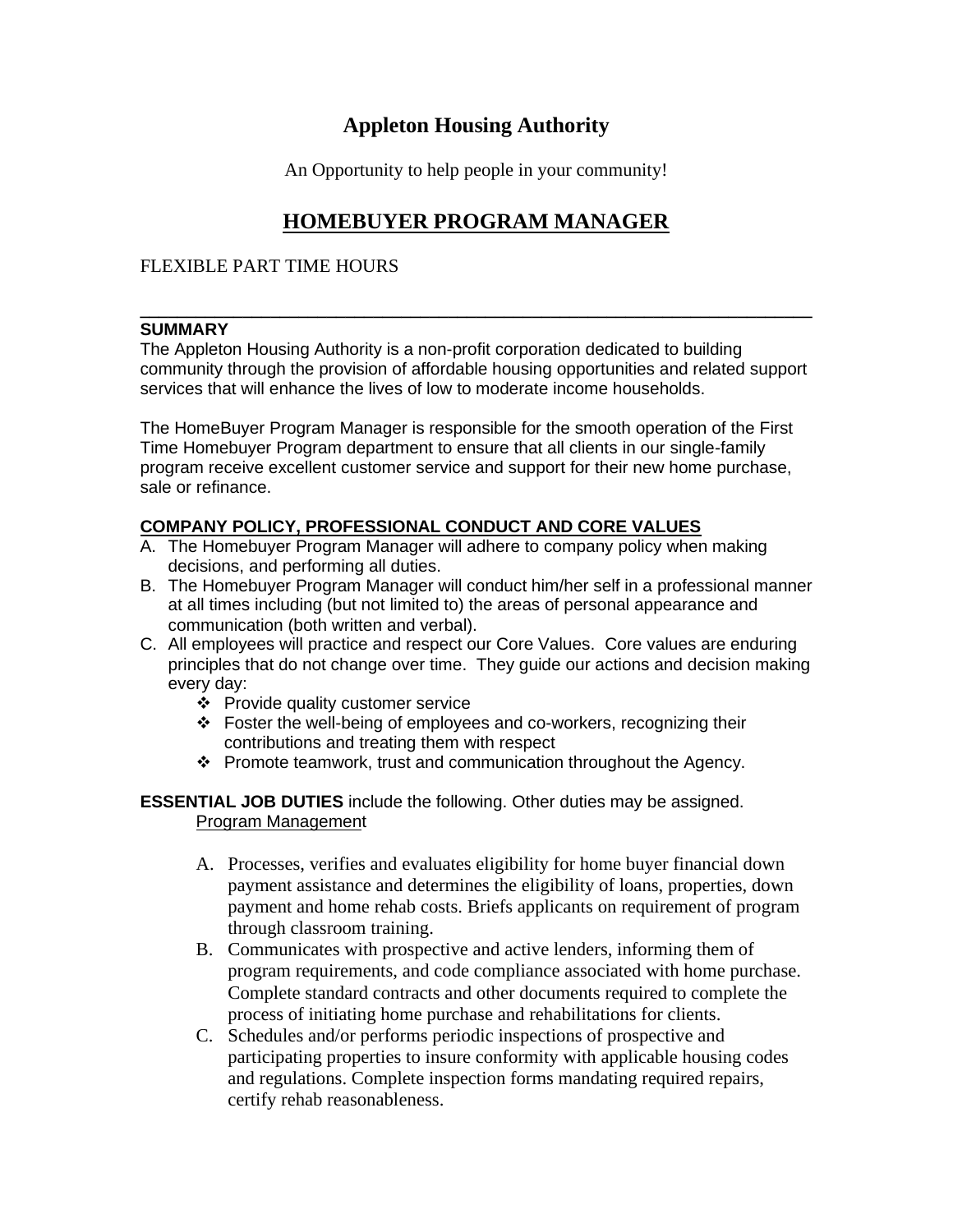- D. Prepare contracts, mortgage, promissory note, truth in lending statement and file documents with Register of Deeds.
- E. Conducts data entry and computerized financial information. Prepares reports.
- F. Properly file and manage all information relative to each individual participant file following state and local funding such as HOME/HCRI & CDBG contract procedures and policies.
- G. Answer inquiries concerning the Homebuyer Program in response to phone calls, letters, or direct walk-ins. Advertise and promote program as needed.
- H. Qualify and maintain active list of contractors. Collects bids from contractors and review with property owners. Notifies contractors to begin, perform onsite inspections as needed to ensure quality work and compliance with the plans and specifications.
- I. Approves payment requests of contractors after Lien Waiver signed.
- J. Prepares status reports for submission to regulatory agencies.
- K. Attend all implementation training as required by DOH or WHEDA and meet with staff on all scheduled monitoring visits. Close out the program per contract year.
- L. Ensure compliance with all applicable laws and requirements governing the program.
- M. Prepare grant applications deemed necessary to continue funding levels.
- N. Serve as a resource and liaison with other area non-profit housing agencies.
- O. Willingly perform other tasks that may be assigned by the Executive Director, including new housing programs and new directions which the Appleton Housing Authority may pursue.

# **SUPERVISION RECEIVED AND EXERCISED:**

The HomeBuyer Program Manager receives limited supervision from the CEO.

# **QUALIFICATIONS:**

# **Education and Experience:**

Sufficient education, training, and/or work experience to demonstrate possession of the following knowledge, skills, and abilities which would typically be acquired through:

- Possession of 4-yr. college degree or applicable experience.
- Minimum 3 Years of directly related experience.
- Direct experience in implementation, development and/or management of federal, state or local housing programs and initiatives.
- Demonstrated ability to work independently and as part of a team.
- Willingness to work a flexible schedule including some evenings.
- Excellent organizational skills.
- Ability to develop relationships for potential fund development opportunities is essential.
- Knowledge of homebuyer procedures and practices would be ideal.